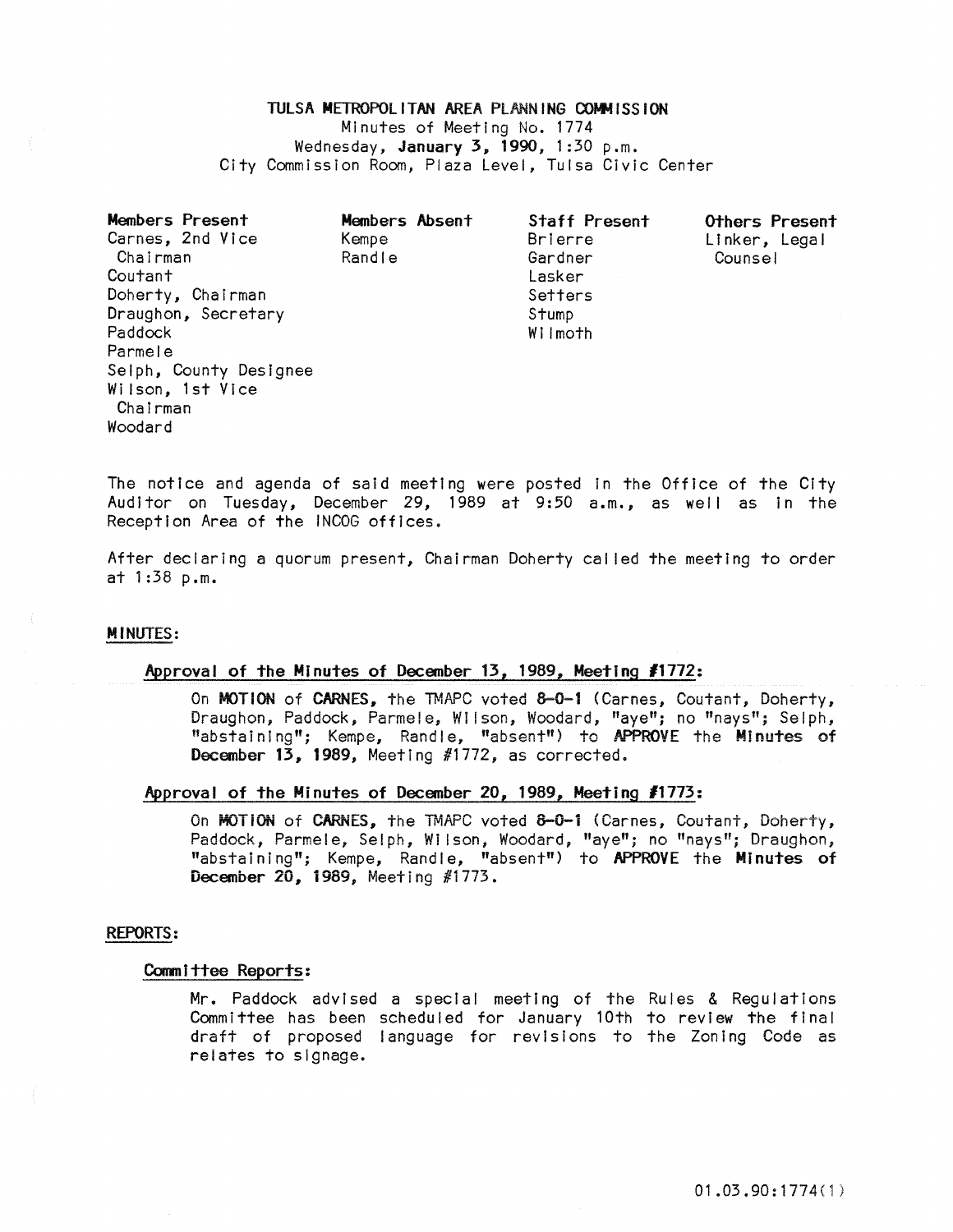# Director's Report:

In response to questions from the Commission, Mr. Gardner briefed the members on the status of proposed language revisions to the Zoning Code relating to major/minor PUD amendments.

#### SUBDIVISIONS:

### PRELIMINARY PLAT:

#### Wexford Estate (PUD 454)(2783) East 104th St. & South Erie Ave. (RS-1)

(TAC Minutes of 9/28/89; see Staff note on page 5.)

Since the zoning and PUD hearings are scheduled for 10/11/89 notices have not been mailed for this plat. Planning Commission review will be scheduled when the Zoning and PUD applications have been approved by the City CommissIon. This review by TAC Is based upon material submitted for the PUD/zoning on 9/5/89 and the plat on 9/11/89.

The Staff presented the plat with the applicant represented by Ed Shemerhorn, Greg Breedlove, Phil Smith and Adrian Smith.

Staff is concerned that no east/west street connection has been provided In the entire north half of this section. Previous informal reviews and concepts, reviewed by TAC included an east/west connection in this area. Therefore, Staff recommended that a stub street be provided to the east at a location acceptable to the developer and Traffic Engineering. It a location acceptable to the developer and Traffic Engineering. appeared that 104th Street could be extended due east and Lots 1~8, Block 3 shifted without any loss of lots.

However, a sketch plat has been received (9/27/89) titled, "Camelot Park Estates", showing a street connection at Lot 13, Block 3. A stub street at that location would probably still allow the same total number of lots In the subdivision by shifting lot lines in this block.

Ed Shemerhorn the developer, objected to providing a stub street east, particularly because the new Jenks Southeast Campus is to be located at 101st Street and Yale. A street connection would bring much additional traffic through this subdivision going to the school.

Staff Inquired what the other TAC members would recommend. Traffic Engineering and City Engineering were "neutral" as far as an actual requirement to provide a dedicated street stub.

The Water and Sewer Department advised that a water line connection to the east will be required, either through a public street or an easement. Applicant had no objection to providing the necessary restricted water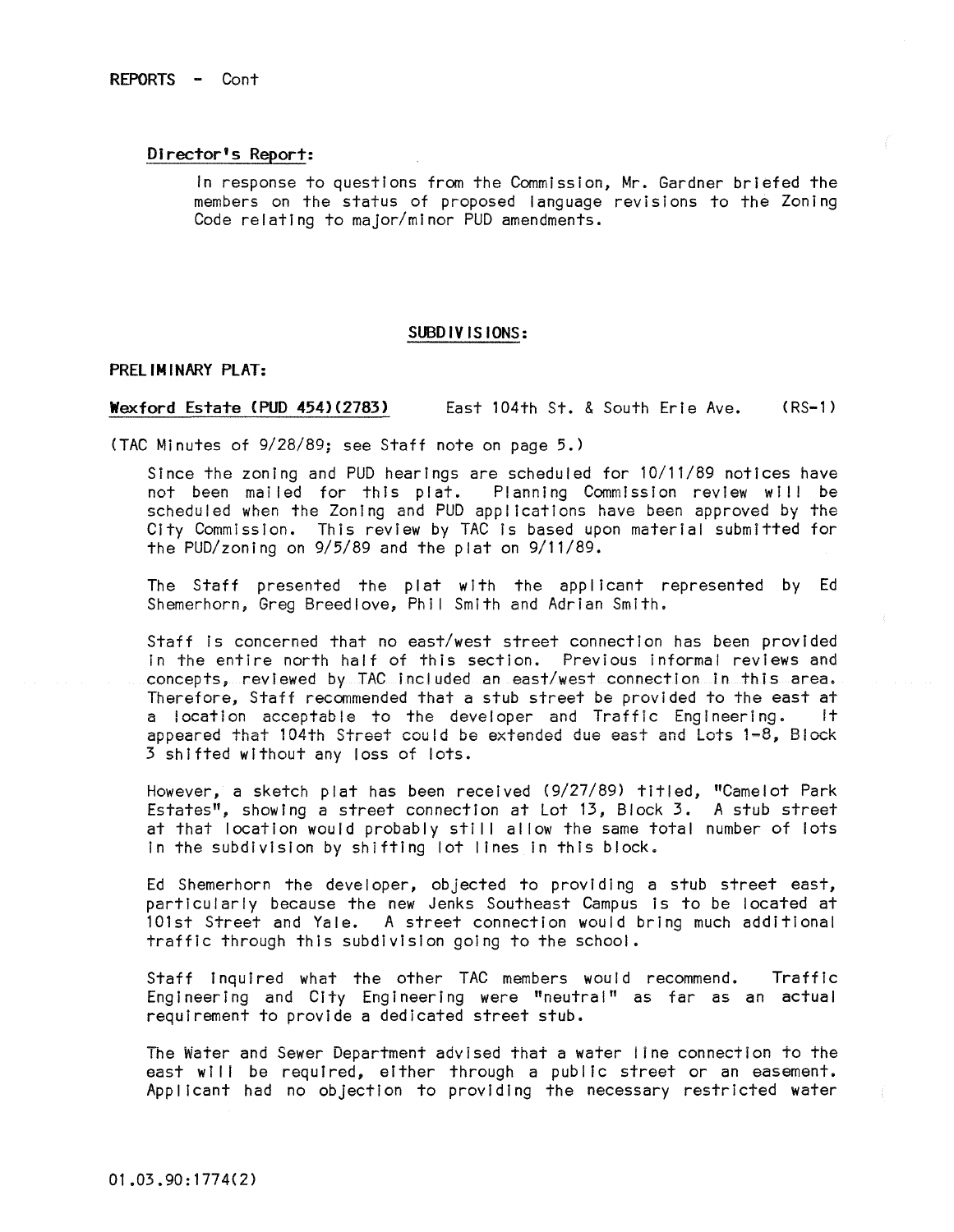line easement, but did not want a street. Other TAC members had no specific comment either for or against a stub street to the east.

Jerry Ledford, present on another agenda item, advised that another plat is being planned to the south of this one that will provide east/west and other connecting streets, but it had not yet been submitted. There are possibilities for east/west connections in new plats to be filed south of the half-section line, so the elimination of a stub street in Wexford Estate will not be the last opportunity to obtain east-west connections.

There was even discussion regarding a pedestrian access to the east, but this was not acceptable to the developer, and it was noted by most TAC members and others present that pedestrian easements between lots detract from the homes on each side of it. This was not made a requirement.

After much discussion pro and con regarding the stub street the plat was seen as "acceptable", since it met all the requirements of the Subdivision Regulations. It might not represent the best of solutions for circulation within the mile as far as good planning goes, but It did meet the Subdivision Regulations.

The TAC voted unanimously to recommend approval of the PRELIMINARY Plat of Wexford Estate as submitted, subject to the fol lowing conditions:

- 1. The special Bomanite paving and center planters shall meet the approval of the City Engineer, Including any license agreements and/or provisions for maintenance.
- 2. All conditions of PUD 454 shall be met prior to release of final plat, Including any applicable provisions In the covenants or on the face of the plat. Include PUD approval date and references to Section 1100-1170 of the Zoning Code, In the covenants.
- 3. Utility easements shall meet the approval of the utilities. Coordinate with Subsurface Committee If underground plant Is planned. Show additional easements as required. Existing easements should be tied to or related to property lines and/or lot lines.
- 4. Water plans shal! be approved by the Water and Sewer Department prior to release of final plat. Include language for Water and Sewer facilities in covenants. (Provide water line connection to the east)
- 5. Pavement or landscape repair within restricted water line, sewer line, or utility easements as a result of water or sewer line or other utility repairs due to breaks and failures, shall be borne by the owner(s) of the lot(s).
- 6. A request for creation of a Sewer Improvement District shall be submitted to the Water and Sewer Department prior to release of final plat.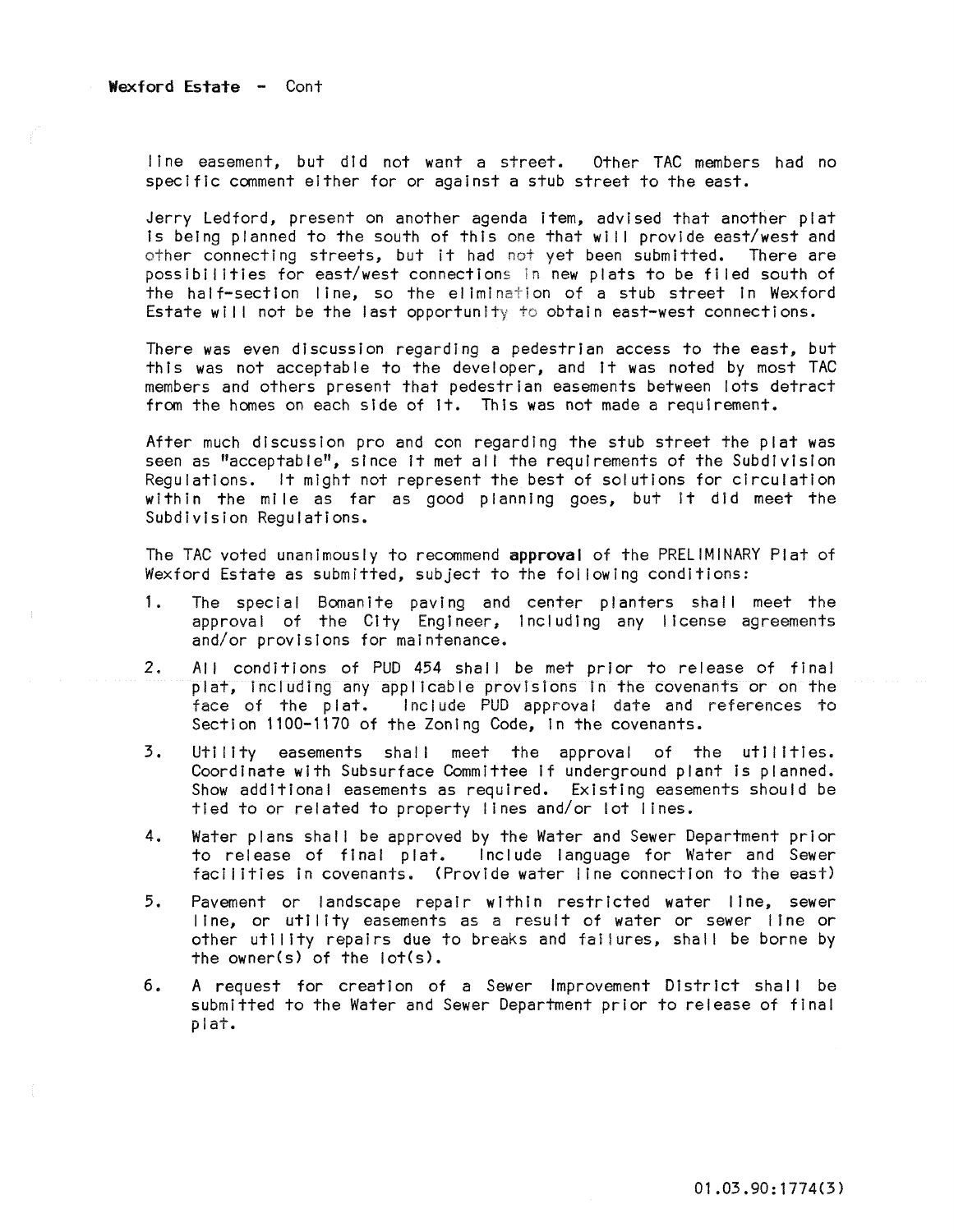- 7. Paving and/or drainage plans shall be approved by Stormwater Management and/or City Engineer, Including storm drainage, detention design and Watershed Development Permit application subject to criteria approved by City Commission.
- 8. A request for a Privately Financed Public Improvement (PFPI) shall be submitted to the City Engineer.
- 9. Street names shall be approved by City Engineer. Correct 104th Place to Street or to 103rd Place or as directed by City Engineering.
- 10. It Is recommended that the developer coordinate with Traffic Engineer during the early stages of street construction concerning the ordering, purchase, and installatton of street marker signs. (Advisory, not a condition for release of plat.)
- 11. It is recommended that the applicant and/or his engineer or developer coordinate with the Tulsa City-County Health Department for solid waste disposal, particularly during the construction phase and/or clearing of the proJect. Burning of solid waste Is prohibited.
- 12. A Corporation Commission letter (or Certificate of Nondevelopment) shall be submitted concerning any oil and/or gas wells before plat is released. A building line shall be shown on plat on any wells not officially plugged.
- 13. Zoning application Z-6267 shal I be approved and the ordinance therefor published before final plat is released. Plat shall conform to the appl lcable zoning approved.
- 14. Covenants:
	- a) PUD Section #7 refers to "Reserve A". This is not shown on plat. clarify!
	- b) Section I.A: line 5 after the word "aforesaid".. revise as follows: "NO BUILDING, STRUCTURE, OR OTHER M30VE OR BELOy' GROUND OBSTRUCTION THAT WILL INTERFERE WITH THE PURPOSES AFORESAID, WILL BE PLACED, ERECTED, INSTALLED OR PERMITTED UPON THE EASEMENTS OR RIGHTS-OF-WAY AS SHOWN, PROVIDED, HOWEVER, THAT THE OWNERS HEREBY RESERVE THE RIGHT TO CONSTRUCT, MAINTAIN, OPERATE, LAY AND RELAY WATER AND SEWER LINES TOGETHER WITH THE RIGHT OF INGRESS AND EGRESS TO OVER, ACROSS AND ALONG ALL STRIPS OF LAND INCLUDED WITHIN THE EASEMENTS SHOWN ON THE PLAT, BOTH FOR THE FURNISHING OF WATER AND/OR SEWER SERVICES TO THE AREA INCLUDED IN SAID PLAT."
	- c) Section II.D; sign easement is not shown on plat. Clarify!
- 15. A "Letter of Assurance" regarding installation of improvements shall be submitted prior to release of final plat, Including documents required under Section 3.6-5 of Subdivision Regulations.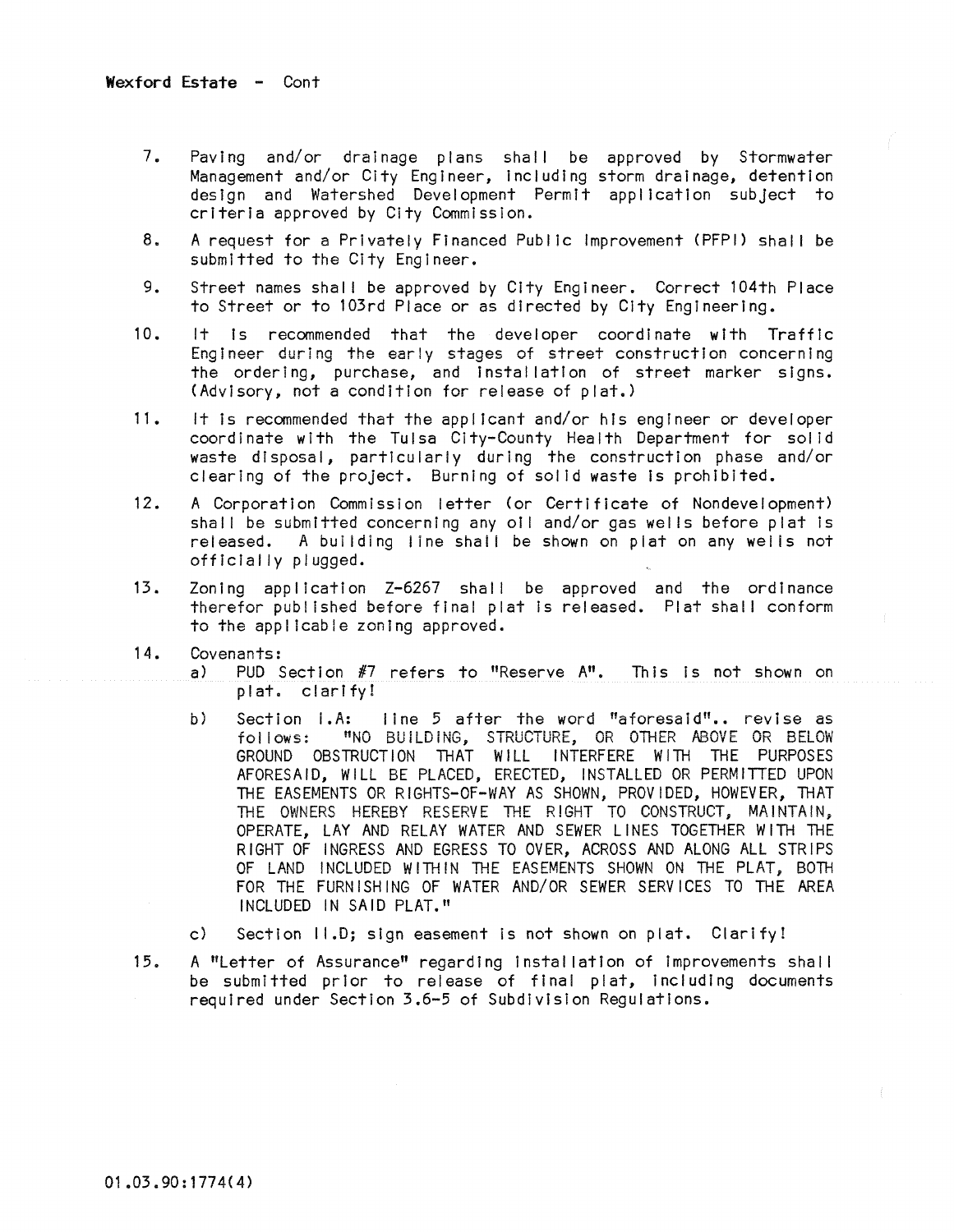- 16. All (other) Subdivision Regulations shall be met prior to release of final plat.
- 17. A pedestrian access shall be provided between this plat and the adjacent plat to the east (Camelot Park Estates) in conformance with the requirements of PUD 454 as approved by the City Commission on  $12/12/89$ . (Subdivision Requiations 4.3.3 state that pedestrian  $12.3$  (Subdivision Regulations 4.3.3 state that pedestrian access will be ...'perpetual unobstructed easements of not more than ten feet to provide adequate pedestrian circulation.')" [See the fol lowing Staff note.]

### STAFF NOTE ON WEXFORD ESTATE (PUD 454):

On 12/12/89 the City Commission approved PUD 454 as submitted and did NOT require the stub street east into Camelot Park Estates. However, a pedestrian walkway was required to connect the two subdivisions, Including easement(s) for water line connections between both subdivisions. Therefore, a condition  $#17$  should be added to read: "Provide a pedestrian access between this plat and the adjacent plat to the east (Camelot Park Estates) In conformance with the requirements of PUD 454 as approved by the City Commission on 12/12/89. (Subdivision Regulations 4.3.3 state that pedestrian access will be ...'perpetual unobstructed easements of not more than ten feet to provide adequate pedestrian circulation.')"

The required water line connection, along with easements for same, is covered in condition  $#4$ .

Since the TMAPC review of this Preliminary Plat had been delayed pending the City Commission review of the PUD and the City Commission action caused some design changes for the pedestrian walkway, the applicant's Engineer has further redesigned the street layout. This layout has been reviewed by the various TAC members and/or agencies and found to be<br>acceptable. The cul-de-sac design allows more lots on secluded streets The cul-de-sac design allows more lots on secluded streets without thru-traffic. The total number of lots is in compliance with the PUD. The stub street to the south ties with street connections that will eventually provide access through the center of the section east to Sheridan Road.

Those streets providing access through the section between Yale Avenue and Sheridan Road have been shown as 60' of right-of-way In Country Gentlemen Estates (a County plat with open ditch drainage), and 60' of right-of-way through Forest Park South. All the remaining connecting streets in Forest Park South III, Wexford Estate, Southern Oaks Estates II and other plats not yet submitted show 50' of right-of-way. Even though these streets will function as a "collector" on the overall map, they will show more as "connecting streets" since they do not have 60' of right-of-way.

## TMAPC Comments & Discussion:

Mr. Gardner advised of meetings with the City Engineer regarding this case. He reviewed the previous TAC/TMAPC actions on the subdivisions In this area, where preliminary plat approvals were received granting the 50'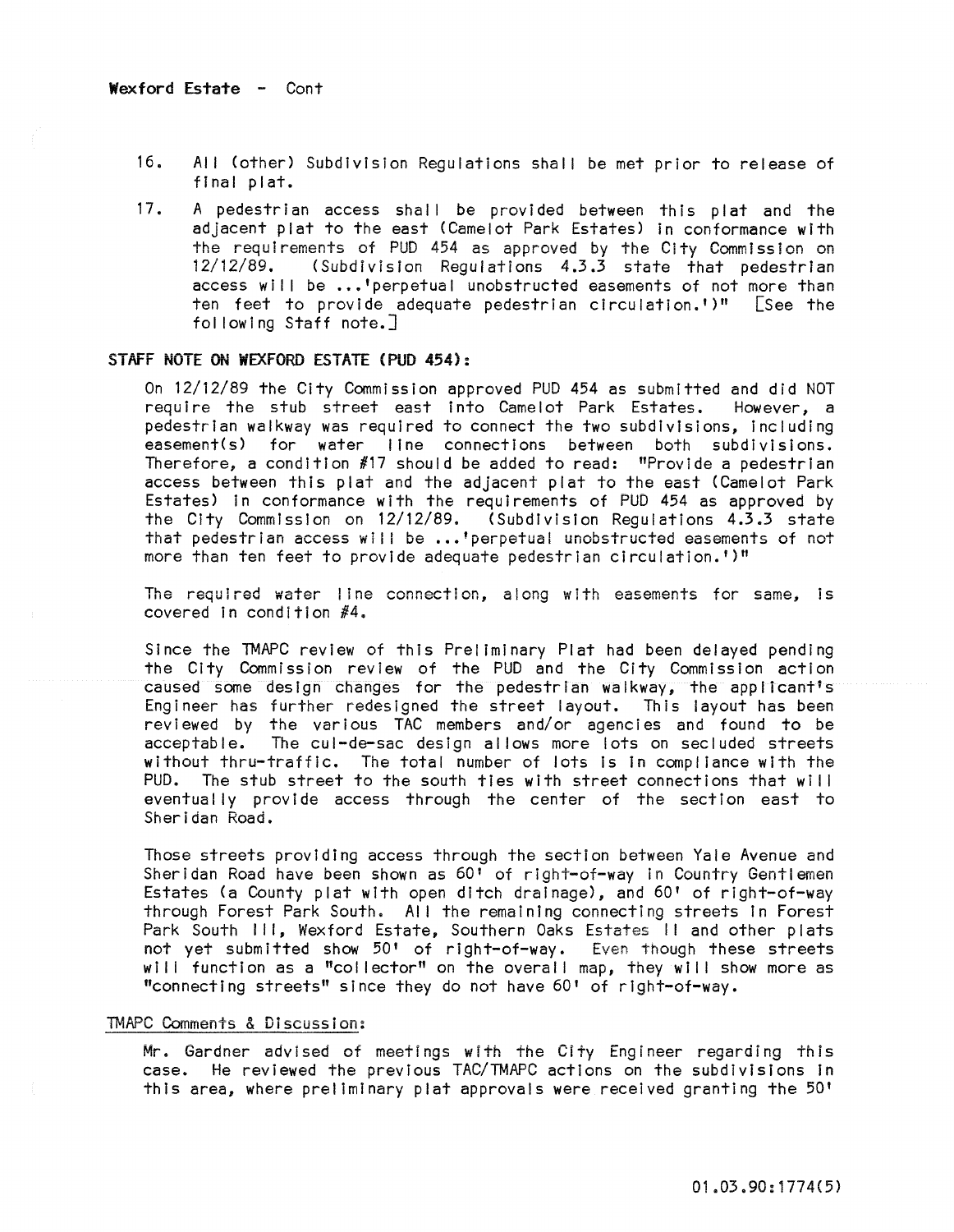rlghts-of- way with 26' paving widths. Mr. Gardner admitted some embarrassment that, at this point In time, Staff Is advising the issue of right-of-way and paving widths have never been resolved by the Commission. He suggested that, should the TMAPC waive the requirement to buj Id to col lector standards, they do so on the basis of the extenuating circumstances and facts before the Commission today. precedent would not be established for eliminating col lector requirements In other sections of south Tulsa.

In-depth discussion fol lowed on the Issues of right-of-way, paving widths and sidewalk requirements. Staff answered questions from the TMAPC members as to street carrying capacities, functions of collectors, the issue of setting a precedent, and the existing physical facts.

### Applicant's Comments:

Mr. Adrian Smith of Hammond Engineering spoke on behalf of Wexford Estates. Mr. Smith commented there was no quarrel whatsoever with the proposed cul-de-sac layout. In regard to an access on the west side of the subdivision, Mr. Smith advised the Traffic Engineer approved the configuration with the reduction from 60' to 50' of right-of-way. He felt the problem arose from the differences of opinion between the City Engineer and the Traffic Engineer.

In regard to the Issues of right-of-way widths, paving widths, sidewaik requirements, etc., Mr. Doherty asked which would be onerous and which would be the easiest to the developer. Mr. Smith replied that, if the the developer was required to grant the additional land to accommodate the 60' right-of-way, then the setbacks would have to be increased accordingly. He felt this would be the most ornerous. Mr. Smith suggested a 30' paving width in the present 50' right-of-way as he felt this compromise would best accommodate the developer's needs.

In reply to Mr. Paddock, Mr. Smith stated that before the plat for Wexford was submitted to the TMAPC, he personally visited with the Traffic Engineer on these Issues, and a letter was submitted to the developers advising a collector street through their subdivision (Wexford) would not<br>be required. Further, the Traffic Engineer also indicated a negative Further, the Traffic Engineer also indicated a negative feeling to an opening on the southern boundary accessing the 60' col lector in County Gentlemen Estates which extended on to the section line.

Mr. LIndsey Perkins, developer for Wexford Estate, stated the collector street Issue was not previously mentioned during this process by either the City or Traffic Engineer. Mr. Perkins commented he felt a precedent for 50' right-of-way has been established tn the surrounding subdivisions. He also stated that In previous meeting with Staff, they strongly suggested the Issues not be confused, and to pursue the Issue of the east "stub out". They followed this suggested through the process with the TMAPC and City Commission, and they then submitted the new layout which brings them to this point on the street widths. Mr. Perkins remarked that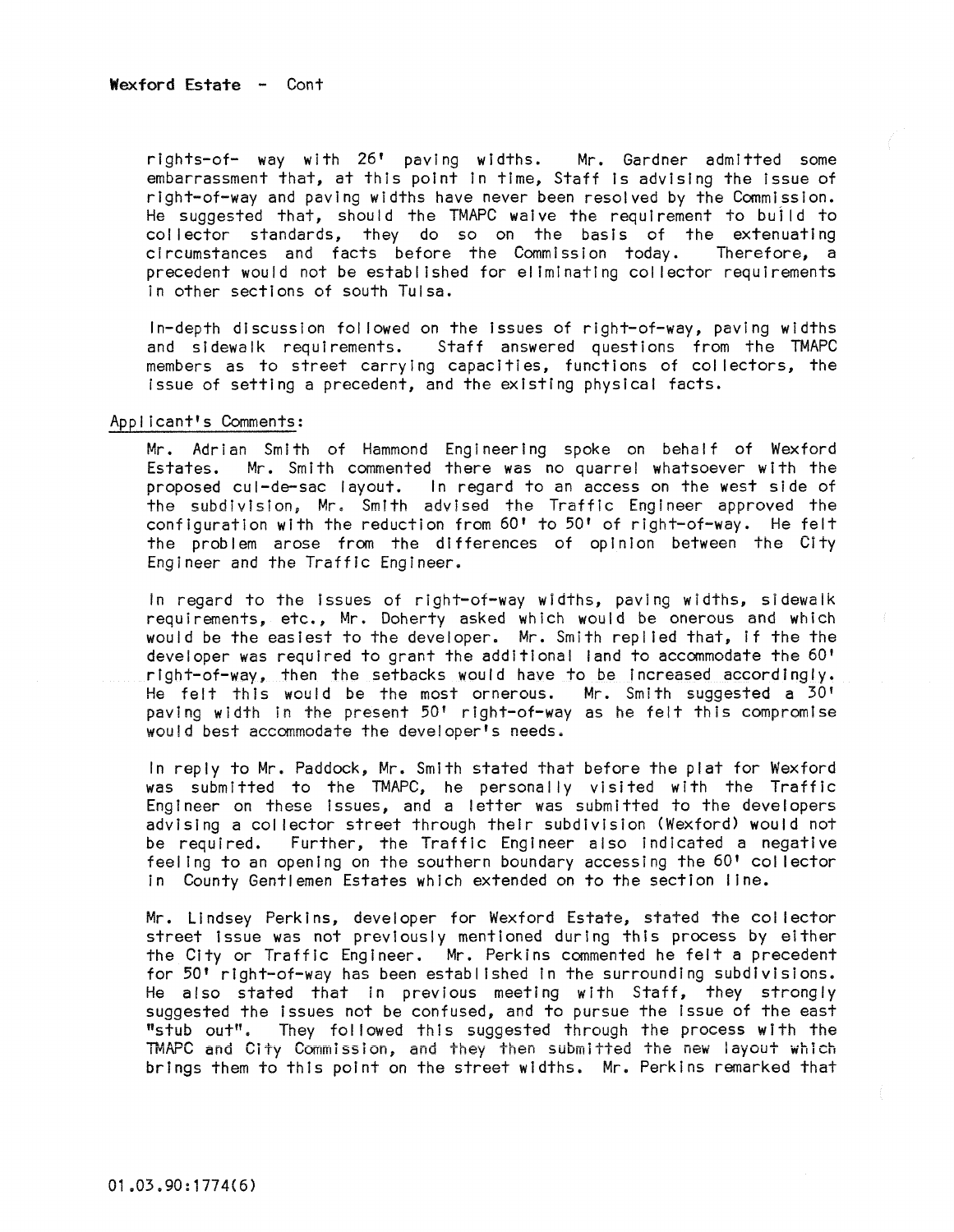he feels the developers are being asked to "start the bal Igame over in the last half of the ninth inning." In regard to his feelings on the sidewalk Issue, Mr. Perkins advised that, If required, they would not connect with any sidewalks in any direction. If, at a future date, the City instal led sidewalks In the existing subdivisions, then a sidewalk connection could be considered. Mr. Perkins added he felt that a col lector was not needed for this 300' zig zag strip, but that the entire col lector street Issue needed to be addressed for the City of Tulsa.

#### TMAPC Review Session:

Mr. Carnes moved for approval of the Staff's recommendation plus a waiver of the collector right-of-way requirements, leaving the 26' paving width and el iminatlng any requirements for sidewalks.

Mr. Paddock commented the motion should Include a cautionary note that the TMAPC was not intending to set a precedent of not adhering to the Major Street and Highway Plan. After discussion as to language, Mr. Carnes agreed to this suggestion and amended his motion to include the following statement with the TMAPC's action: "Because of the physical facts and particular circumstances in this case, and not to be setting a precedent, the TMAPC approves...."

Chairman Doherty stated he could not support the motion as he felt the 26' paving width was too narrow.

Mr. Parmele stated favor of the motion as he felt the Major Street and Highway Plan had already been violated through a series of errors in approvals for the surrounding subdivisions. Further, he did not think 105th Street, which extended to Yale Avenue, would ever be improved as there were numerous higher priority Items in the City's budget. He stated he did not see a need for sidewalks In this smal! 300' section.

In reply to Mr. Draughon's comment that it appears the Traffic Engineer does not favor col lector streets, Mr. Gardner stated the TMAPC sets pol icy through the Subdivision Regulations and it was up to the operating departments to carry out these policies. It is not up to the individual departments to set their own policies, but it appears this may be what is<br>occurring. Mr. Gardner stated the TMAPC has never made a conscious Mr. Gardner stated the TMAPC has never made a conscious decision to waive col lector requirements even though it has been done by approval of previous plats. Staff was now raising the question and suggesting that if the collector standards were waived, "we build this record" which establishes that the waiver was due to the existing facts. Mr. Draughon stated, if the sidewalks were also waived, he would be against the motion.

Mr. Perkins was recognized to speak, and advised he would be will ing to Install sidewalks for this 300' strip, providing no other changes were made to the piat.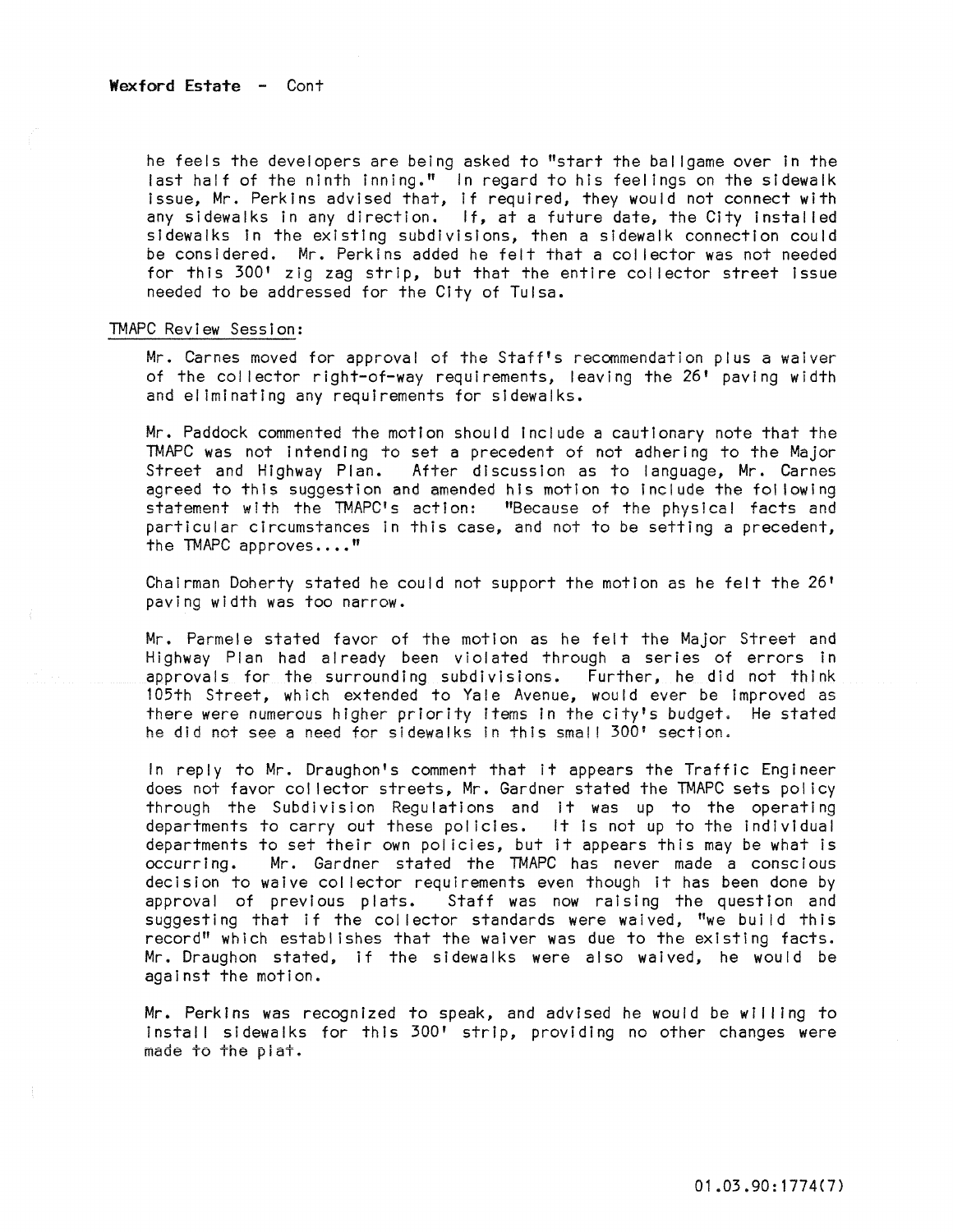Commissioner Selph stated he could understand both sides of this case, but considering the existing physical facts, it did not make sense to require 36' paving with 60' of right-of-way or to requIre only a 300' section of sidewalk. Mr. Parmele agreed and added he felt the Commission was trying to "change In mIdstream". Further, admittIng the past mIstakes, he did not feel this developer should be used to "prove a point". Chairman Doherty reiterated his concerns regarding the safety hazards on a  $26'$ street with parkIng on one sIde.

Mr. Coutant remarked he felt the most persuasIve argument for the motion was that the appl icant had been treated badly and possibly misled to get to this point. Mr. Coutant commented, "on the other side of the issue, the argument that there was no merit to having complying streets in the middle if they do not comply from one end to the other did not stand logical scrutiny." He pointed out "the Subdivision Regulations not only required an east/west, but a north/south and there was nothing going north/south through this part of the city." Mr. Coutant stated he felt that the fact that this particular case was just a small part of this area and the fact that It was curved, supports the need for the greater width.

Mr. Paddock advised he associated hImself wIth the remarks of Mr. Coutant and Commission Selph and others who have been talking about the real problems in this case. Mr. Paddock suggested the introduction to the motion as accepted by Mr. Carnes as a part of his motion and as Indicated below.

Ms. Wilson stated she felt the proposed 26' paving width should be 30' with sidewalks on at least one side of the street, and she suggested an<br>amendment to the motion to this affect. Discussion followed on amendment to the motion to this affect. dimensions required for sidewalk Installation on this curved street.

Mr. Perkins commented when he volunteered installation of sidewalks, the 26' paving width was under consideratIon. However, he could accept 50' right-of-way and 30' paving width with no sidewalks, or 26' paving width with sidewalks on only one side.

Mr. Carnes amended his motion to a 30' paving width with all else remaining as originally made. Ms. Wilson and Mr. Coutant remarked they felt attempts for a good compromise were being made as the developer has tried to work with the Planning Commission on this case.

### TMAPC ACTION: 9 members present

Because of the physical facts and particular circumstances in this case, and not to be used as setting a precedent, on MOTION of CARNES, the TMAPC voted 9-0-0 (Carnes, Coutant, Doherty, Draughon, Paddock, Parmele, Selph, Wilson, Woodard, "aye"; no "nays"; no "abstentions"; Kempe, Randle, "absent") to APPROVE the Preliminary Plat for Wexford Estate subject to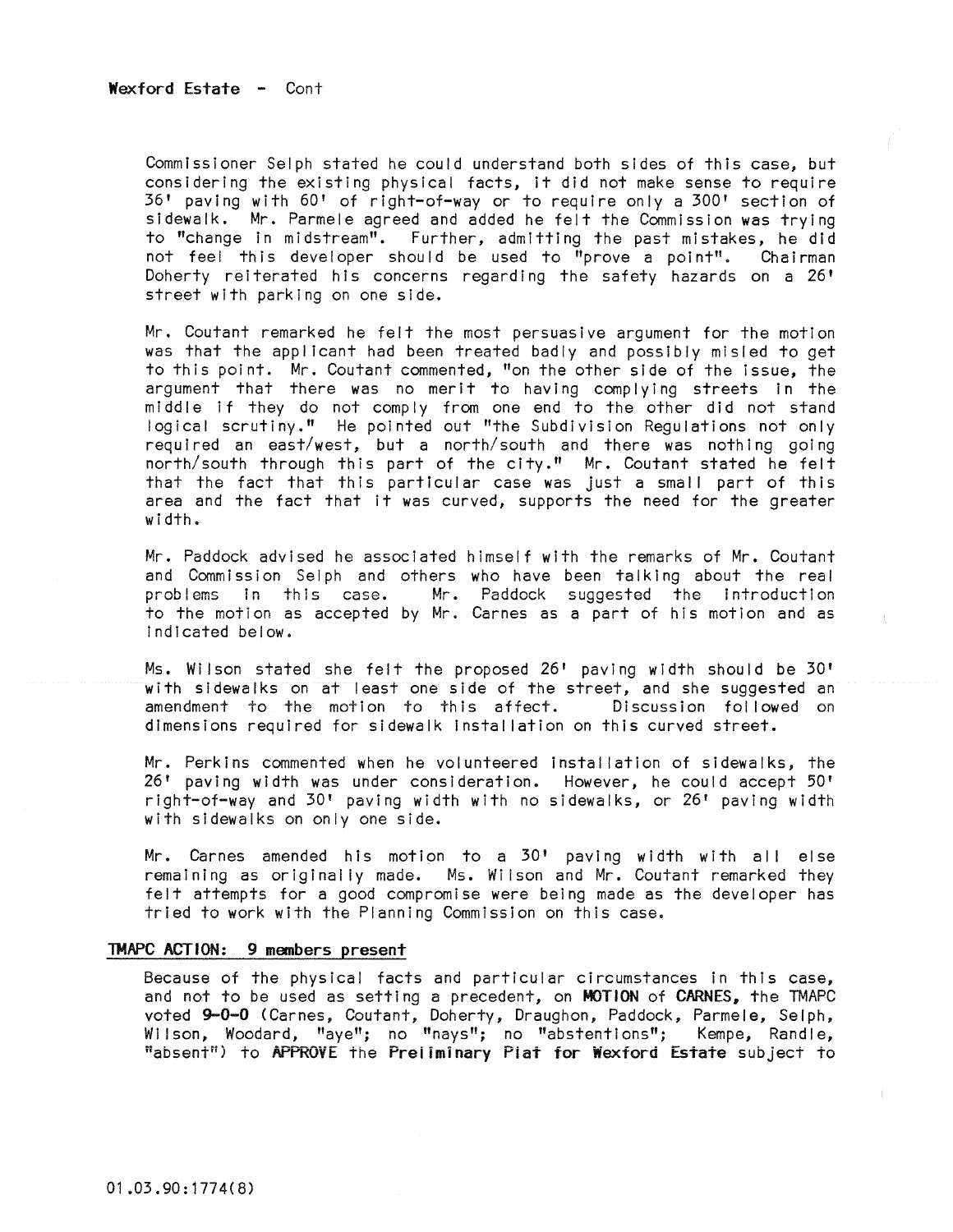the conditions as recommended by the TAC and Staff, that with a waiver of the collector right-of-way requirements, a 30' paving width requirement be Imposed on that portion of the street system connecting the 105th Street entrance with the south Erie Avenue entrance, and elimination of any sidewalk requirements.

\* \* \* \* \* \* \*

Lincoln Oaks (182) SE/c of East 66th Place & Riverside Drive (RM-1)

This plat had a preliminary approval by the Planning Commission dated 3/19/86, subject to the conditions recommended by the TAC on 3/13/86. No action was taken within one year and the plat approval expired 3/19/87. The owners have decided to take up the process where it was when the plat expired, and Mr. Ledford provided updated copies for the TAC members to<br>review. Staff had no objections to picking up the process where it Staff had no objections to picking up the process where it stopped in 1987. It will need to be forwarded to the Planning Commission and notices to the abutting property owners made. A "Draft Final Plat" will be required and releases made in the usual manner. Staff recommends approval subject to the conditions as previously outlined In the TMAPC minutes of 3/19/86, plus any new conditions that might now be applicable.

The Staff presented the plat with the applicant represented by Jerry Ledford.

The TAC had no objection to this process Including final approval when release letters were received by Staff.

The TAC voted unanimously to recommend approval of the PRELIMINARY plat of Lincoln Oaks and a final approval when the foi lowing conditions are met:

- 1. Make sure that all of 66th Place Is dedicated out to the east I ine of Riverside. There may be a "gap" unless a portion was dedicated by separate Instrument. If so, show Book/Page Information.
- 2. Since that portion of Raintree II amended within this plat has been vacated, change brief legal under the title block accordingly.
- 3. Show 30' property line radius at the southeast corner of 66th Place & Riverside. (Identify as "Additional Right-Of-Way Dedication".)
- 4. Utility easements shall meet the approval of the utilities. Coordinate with Subsurface Committee if underground plant is planned. Show additional easements as required. Existing easements should be tied to or related to property lines and/or lot lines.
- 5. Water plans shal I be approved by the Water and Sewer Department prior to release of final plat. Include language for Water and Sewer facilities in covenants.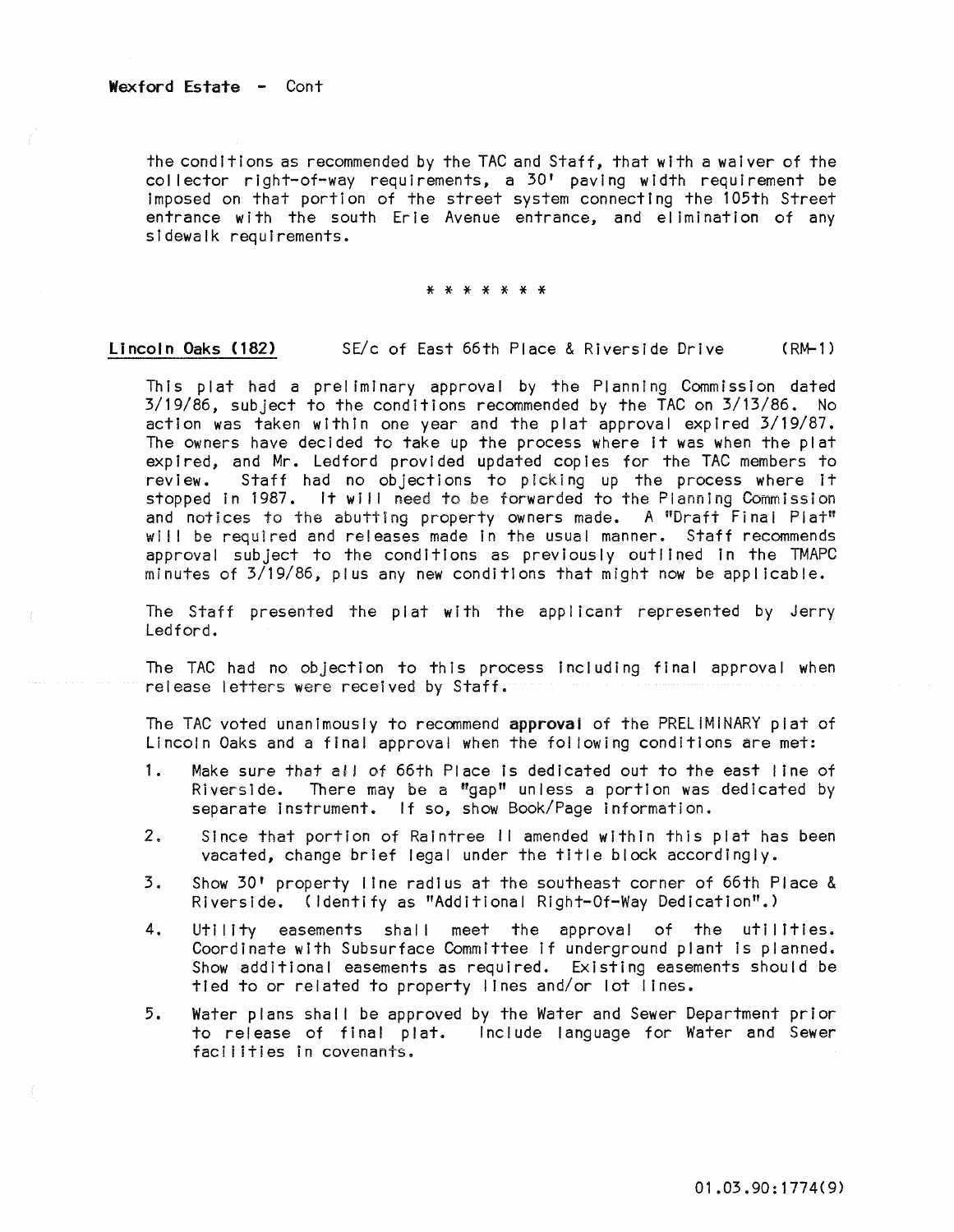- 6. Pavement or landscape repair within restricted water line, sewer line, or utility easements as a result of water or sewer line or other utility repairs due to breaks and failures, shall be borne by the owner(s) of the lot(s).
- $7.$ **<sup>A</sup>request for crest i on of a Sewer Improvement 01** str **i ct sha I I be**  submitted to the Water and Sewer Department prior to release of final plat.
- 8. Drainage plans shall be approved by Stormwater Management, including storm drainage, detention design and Watershed Development Permit appl icatlon subject to criteria approved by City Commission. (Class A permit. 100 year storm sewer to Arkansas River.)
- 9. A request for a Privately Financed Public Improvement (PFPI) shal I be submitted to the City Engineer.
- 10. Traffic Engineering recommended no access at the south end of the tract. However, applicant and Traffic Engineering wi I I work together to try to provide access In this general location, subject to further review. The access at the south end would be temporarily "exit only."
- 11. Revise Deed of Dedication, 2nd page, first two paragraphs. (Duplications and incorrect reference.)
- 12. A "Letter of Assurance" regarding installation of improvements shall be submitted prior to release of final plat, Including documents required under Section 3.6-5 of Subdivision Regulations.

13. All (other) Subdivision Regulations shall be met prior to release of final plat.

## TMAPC ACTION: 8 members present

On MOTION of WOODARD. the TMAPC voted 8-0-0 (Carnes, Coutant, Doherty, Draughon, Paddock, Selph, Wilson, Woodard, "aye"; no "nays"; no "abstentions"; Kempe, Parmele, Randle, "absent") to APPROVE the Preliminary Plat for Lincoln Oaks, subject to the conditions as recommended by the TAC and Staff.

#### \* \* \* \* \* \* \*

### Korean United Methodist Church (1383) W/s of S. Mingo, N. of E. 91st St. (AG)

Since the Board of Adjustment hearing on this church tract Is not scheduled until 12/21/89, it is recommended that the plat be reviewed by the TAC on 12/14/89, but not transmitted to the Planning Commission unti I i/3/90. If the Board of Adjustment places any restrictions applIcable to a plat, they can be included as a condition by the Planning Commission.

The Staff presented the plat with the applicant represented by Phil Smith.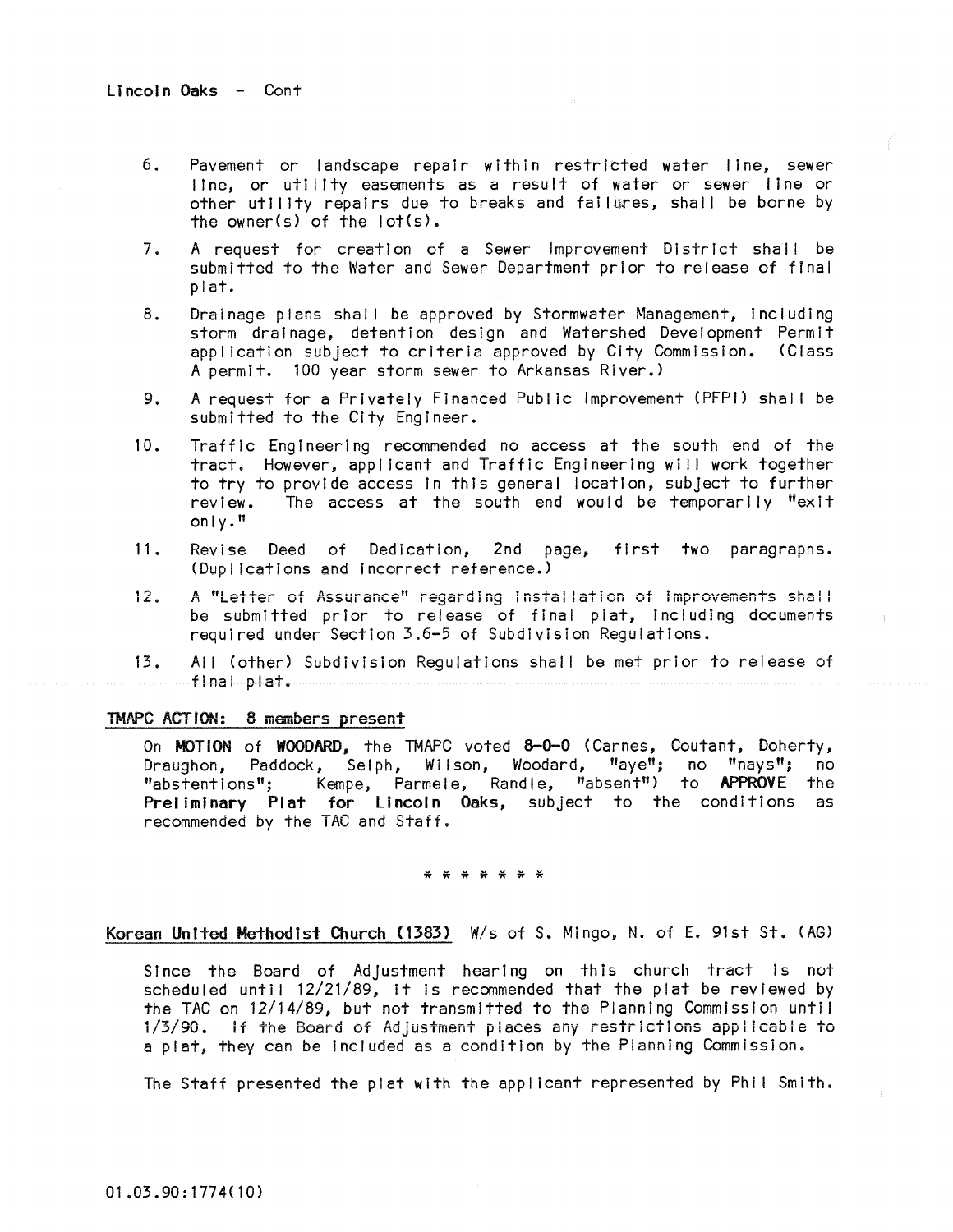The Fire Department advised that no portion of the bui Iding should be more than  $400'$  from a fire hydrant. This will be part of water plan requirements in condition  $#3$ .

The TAC voted unanimously to recommend approval of the PRELIMINARY plat of Korean United Methodist Church, subject to the fol lowing conditions:

- 1. On face of plat show the Country Club also as "unplatted". A 35' building I ine may be shown instead of the 50' as volunteered on the plat.
- 2. Utility easements shall meet the approval of the utilities. Coordinate with Subsurface Committee if underground plant is planned. Show additional easements as required. Existing easements should be tied to or related to property lines and/or lot lines. (Clarify existing PSO easement.)
- 3. Water plans shall be approved by the Water and Sewer Department prior to release of final plat. (No direct service from 48".)
- 4. Pavement or landscape repair within restricted water line, sewer line, or utility easements as a result of water or sewer line or other utility repairs due to breaks and failures, shall be borne by the owner(s) of the lot(s).
- 5. Paving and/or drainage plans shal I be approved by Stormwater Management and/or City Engineer, including storm drainage, detention design and Watershed Development Permit application subject to criteria approved by City Commission. (Fee-In-Lieu may be paid for any Increase In Imperviousness.)
- **6. A request for a Prtvateiy Financed Publ Ie Improvement (PFPI) shal I be**  submitted to the City Engineer. (If required.)
- 7. limits of Access or (LNA) as app! Icab!e shal! be approved by Traffic Engineer.
- 8, It is recommended that the applicant and/or his engineer or developer coordinate with the Tulsa City-County Health Department for solid waste disposal, particularly during the construction phase and/or clearing of the project. Burning of solid waste Is prohibited.
- 9. The method of sewage disposal and plans therefore, shall be approved by the City-County Health Department. Percolation tests required prior to prel imlnary approval. (Percolation tests received - OK)
- 10. A Corporation Commission letter (or Certificate of Nondevelopment) shall be submitted concerning any oil and/or gas wells before plat is released. A bui Iding line shall be shown on plat on any wells not officially plugged.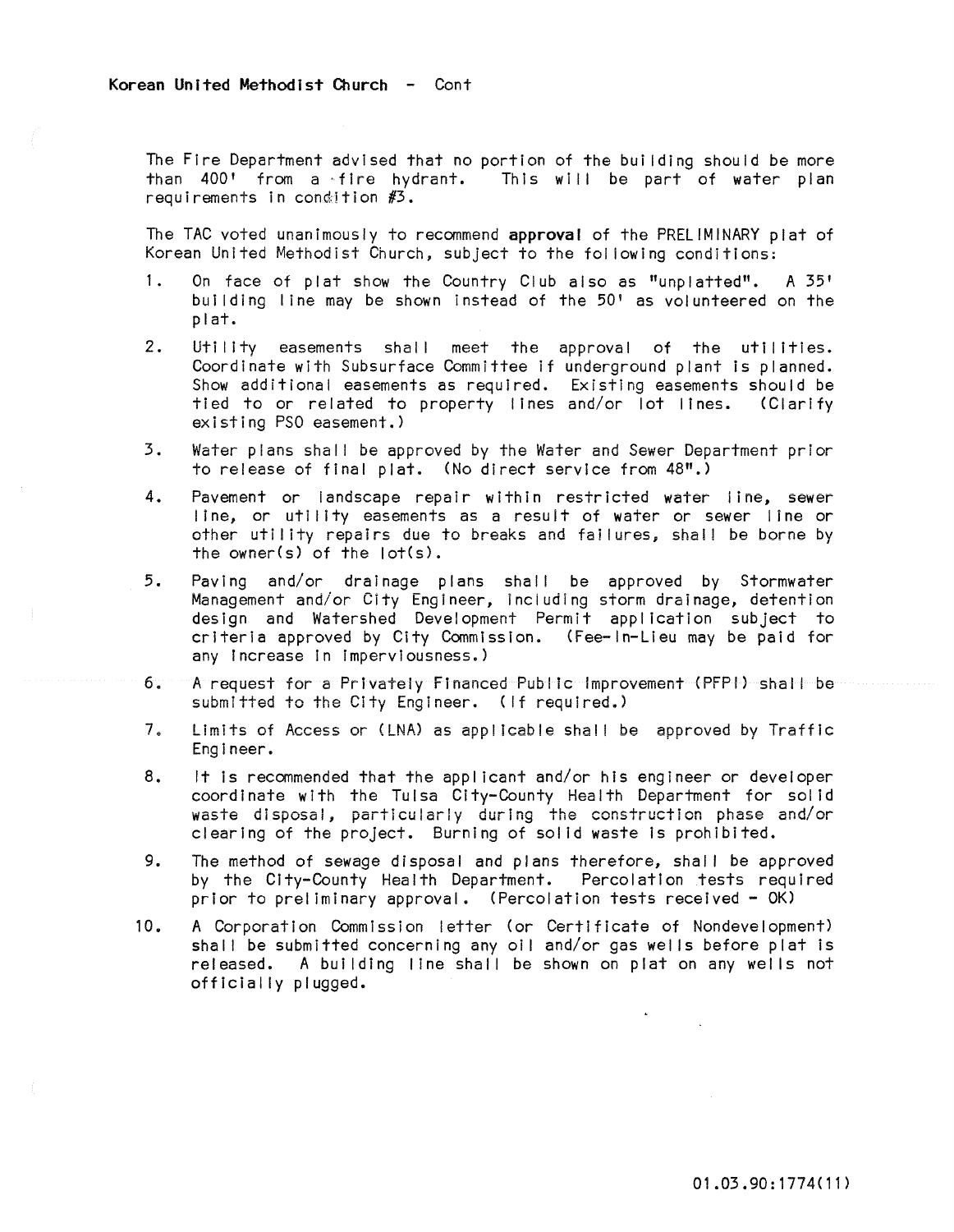- 11. A "Letter of Assurance" regarding installation of improvements shall be submitted prior to release of final plat, Including documents required under Section 3.6-5 of Subdivision Regulations.
- 12. All (other) Subdivision Regulations shall be met prior to release of final plat.

### TMAPC ACTION: 8 members present

On MOTION of SELPH, the TMAPC voted 8-0-0 (Carnes, Coutant, Doherty, Draughon, Paddock, Selph, Wilson, Woodard, "aye"; no "nays"; no "abstentions"; Kempe, Parmele, Randle, "absent") to APPROVE the Prel iminary Plat for Korean United Methodist Church, as recommended by Staff.

### REQUEST FOR WAIVER (Section 260):

BOA 15309 Suburban Hills (102) 614 East 59th Place North (RS-3)

This is a request to waive plat on Lot 2, Block 8 of the above named subdivision. The BOA has approved a day care center with no physical changes to the existing house on the lot. Since the property is already platted and the operation of the day care center has been specified by the BOA, nothing would be gained by a replat. It is recommended that the request be approved, noting that Section 260 of the Code has been met.

### TMAPC ACTION: 8 members present

On MOTION of CARNES, the TMAPC voted 8-0-0 (Carnes, Coutant, Doherty, Draughon, Paddock, Selph, Wi Ison, Woodard, "aye"; no "nays"; no "abstentions"; Kempe, Parmele, Randle, "absent") to APPROVE the Waiver Request for BOA-15309 Suburban Hills, as recommended by Staff.

## \* \* \* \* \* \* \*

### Z-5689 O'Connor Park Second (1393) W/side of So 85th E Ave, So of East 21st

This is a request to waive plat on a  $90' \times 178'$  tract described as the south 90' of the east 178' of Lot (Tract) 1 of the above named subdivision. This tract was split from the east 178' of Lot (Tract) 1 in order to be added to property to the south, which Is an existing nursing home with an expansion project underway. This tract will be added to provide additional parking and a sewer main extension to serve the new buildings is in progress. The plat requirement was waived on the tract to the south under BOA 14982 on 10/18/89. Since the property Is already platted, has been processed as a lot split (#17263), and required rights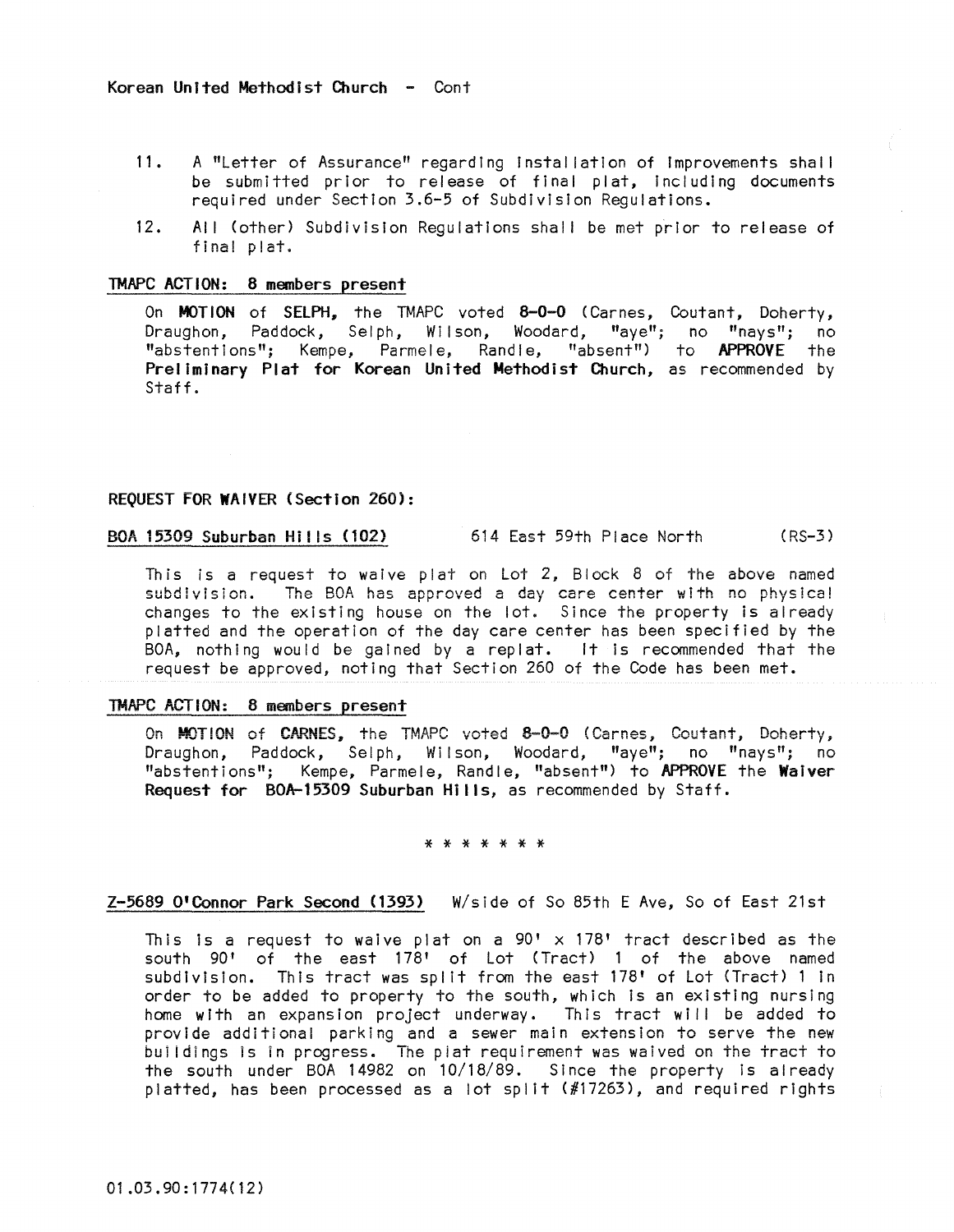of way and/or easements obtained, Staff recommends APPROVAL as submitted, noting that Section 260 has been met. (NOTE: This recommendation for waiver applies only to the 90' x 178' tract. The remainder of Z-5689 is  $still$  "subject to plat.")

### TMAPC ACT ION: 8 members present

On MOTION of PADDOCK, the TMAPC voted 8-0-0 (Carnes, Coutant, Doherty, Draughon, Paddock, Selph, Wilson, Woodard, "aye"; no "nays"; no "abstentions"; Kempe, Parmele, Randle, "absent") to APPROVE the Waiver Request for Z-5689 O'Connor Park Second, as recommended by Staff.

### ACCESS CHANGE ON RECORDED PLAT:

Eastland Plaza (994) NW/c of East 21st Street & South 145th East Avenue (CS)

The purpose of the request Is to reduce a platted 50' access point with actual width of 35' In location actually constructed when street Improvements were made. The Staff and Traffic Engineer recommend APPROVAL as requested.

### TMAPC ACTION: 8 members present

On MOTION of PADDOCK, the TMAPC voted 8-0-0 (Carnes, Coutant, Doherty, Draughon, Paddock, Selph, Wilson, Woodard, "aye"; no "nays"; no "abstentions"; Kempe, Parmele, Randle, "absent!!) to APPROVE the Access Change on Recorded Plat for Eastland Plaza, as recommended by Staff.

#### OTHER BUS INESS:

**PUD 190:** Detail SIgn Plan for lot 1, Block 1, Summit Square SW/c of East 71st Street & South Sheridan Road

#### Staff Recommendation:

The applicant Is requesting approval to construct a new ground sign at the southwest corner of the above mentioned intersection. Review of the appl icant's submitted plot plan and sign elevation show the sign to be In violation of the maximum 25' height. In addition, this height Is measured from mean curb level and due to the mean curb level being substantially below ground level at that location, the sign must be further shortened. The proposed sign appears to meet all other conditions of the PUD.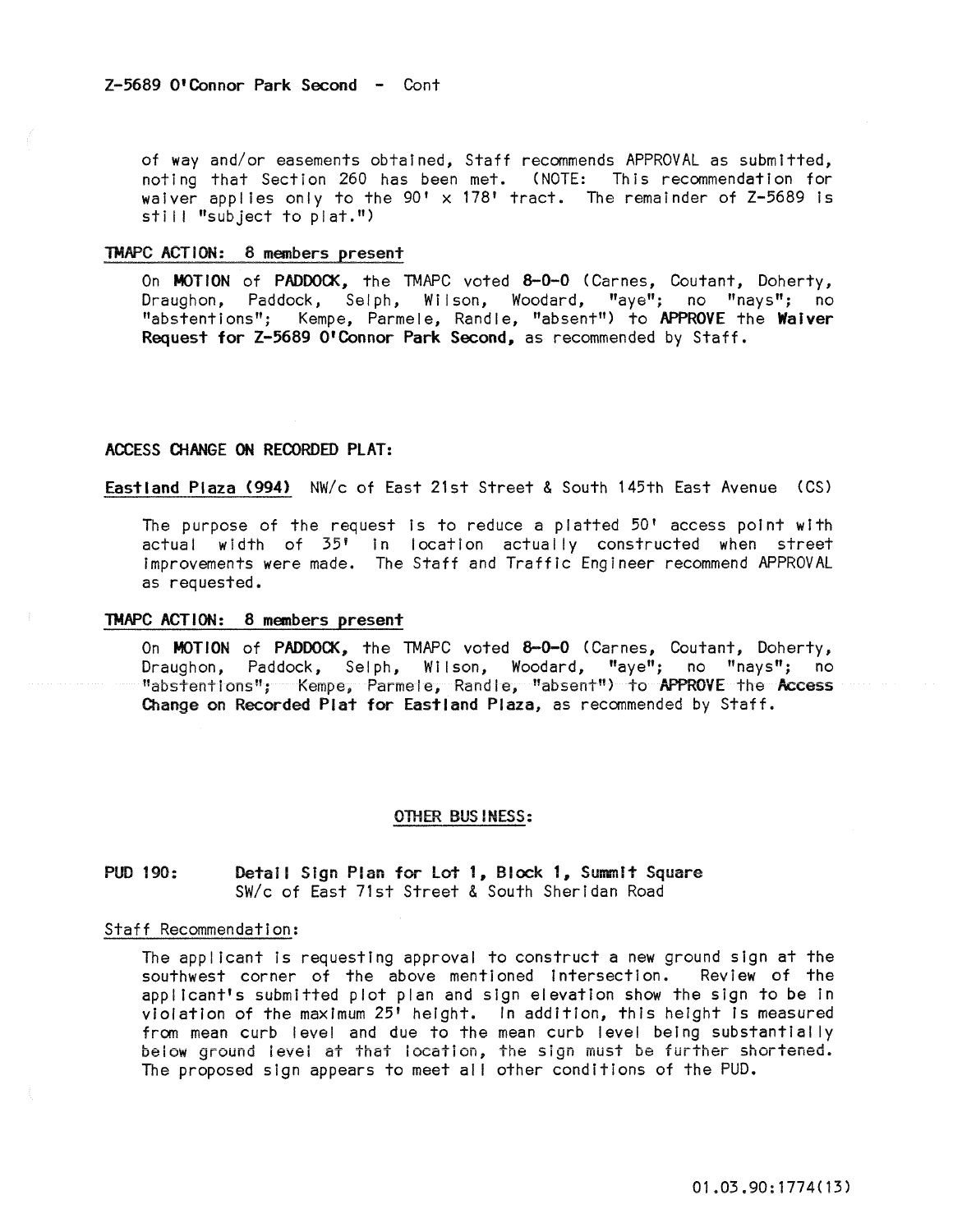Staff recommends APPROVAL of the Detail Sign Plan subject to the sign not exceeding 25' in height measured from the mean curb level (this would permit a sign of approximately 15' In height). The exact height Is to be determined by the sign Inspector's office and the applicant.

### Comments & Discussion:

Mr. M. Khezri (509-A North Redbud, Broken Arrow), the applicant, stated the suggested 15' height presents a vandalism problem sInce the clearance to the ground was also being reduced. Mr. Khezri stated he did not feel the applicant should be penalized for this hilly topography, and he added there was a bi I Iboard at this site.

Discussion fol lowed on the topo problems of this site, with Staff suggesting that the applicant could get his requested height If he could move the sign location to behind the but Iding setback line, as It would then meet the Zoning Code. Mr. Khezri remarked that he could meet 110' setback on 71st Street, but not on Sheridan. Staff reiterated the simplest method would be to approve per the Code (Section 1130.2.B.4). then the applicant could seek some relief through the BOA if needed.

### TMAPC ACT ION: 8 members present

On MOTION of WILSON, the TMAPC voted 7-0-1 (Carnes, Doherty, Draughon, Paddock, Selph, Wilson, Woodard, "aye"; no "nays"; Coutant, "abstaining"; Kempe, Parmele, Randle, "absent") to APPROVE the Detail Sign Plan for Lot 1, Block 1 of PUD 190, per the Zoning Code (Section 1130.2.B.4>,

#### \* \* \* \* \* \* \*

# pun 166: Detaii Sign Pian for Lot 1, Siock 1, Sheridan Square East of the SE/c of East 91st Street & South Sheridan Road

#### Staff Recommendation:

Staff has reviewed the request by the applicant to add a 24 square foot  $(3 \times 8!)$  sign to an existing ground sign and add a 30 square foot  $(30" \times 1)$ 12') wall sign on the existing building. Staff finds the request to be consistent with the existing PUD conditions and existing slgnage.

Therefore, Staff recommends APPROVAL of the Detail Sign Plan subject to the appl icant's submitted sign elevations and plot plan.

### TMAPC ACTION: 8 members present

On MOTION of CARNES, the TMAPC voted 8-0-0 (Carnes, Coutant, Doherty, Draughon, Paddock, Selph, Wilson, Woodard; "aye"; no "nays"; no "abstentions"; Kempe, Parmele, Randle, "absent") to APPROVE the Detail Sign Plan for Lot 1, Block 1 of PUD 166, as recommended by Staff.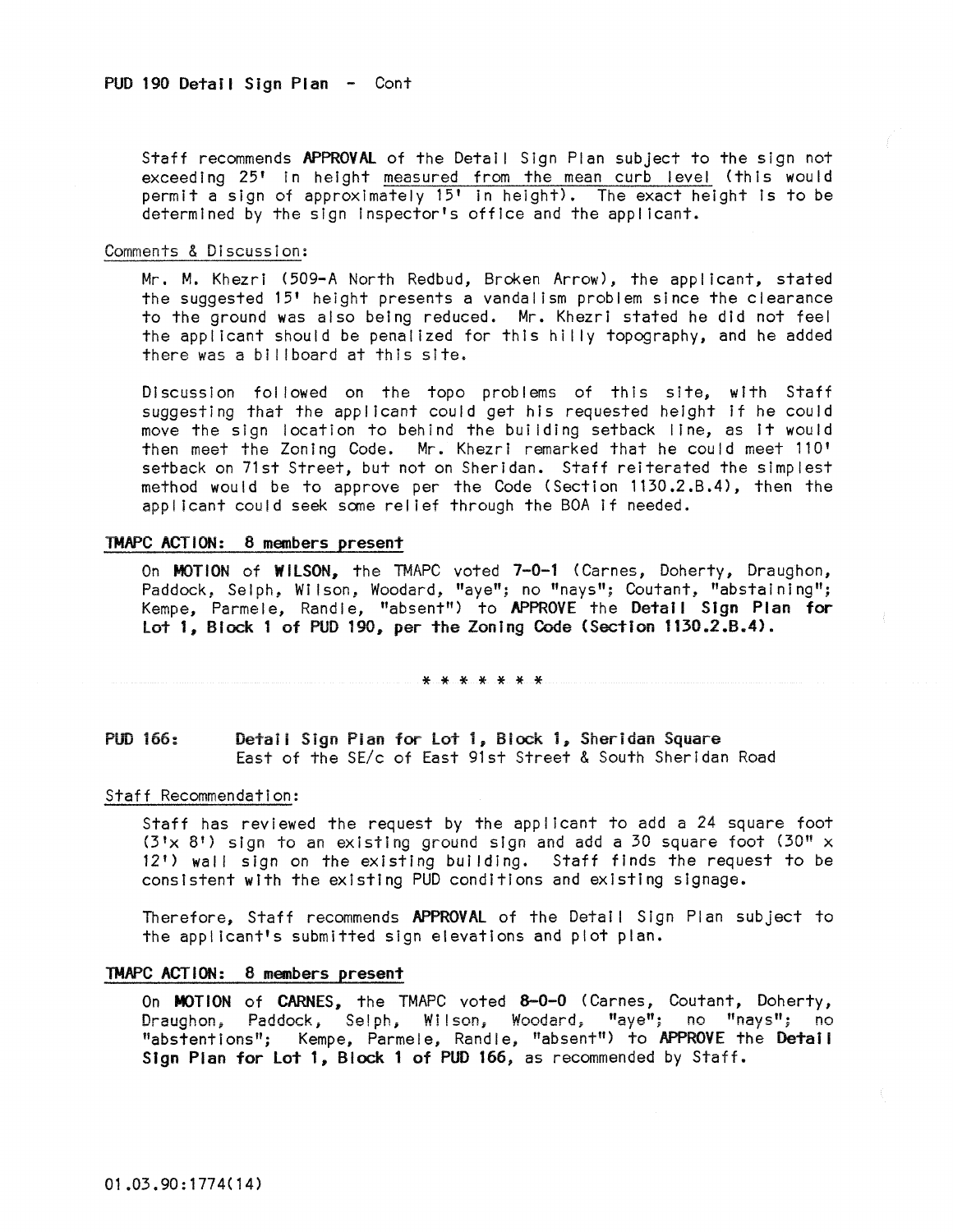### BRIEFING: Summary Report on the Status of the FY 90 TMAPC Work Program

### Comments & Discussion:

Mr. Rich Brlerre presented the summary report and reviewed the status of each work program Item. Mr. Brlerre asked the TMAPC members to begin thinking about next year's budget and work program as to any special studies or special interest areas. He then answered questions from the Commission on the work program Items.

#### \* \* \* \* \* \* \*

#### BRIEFING: Year End Report & Discussion of TMAPC Activities and COnsideration of Committee Work Sessions

### Comments & Discussion:

Mr. Gardner reviewed a proposal for TMAPC Committee Work Sessions to be held on the third Wednesday of each month after the regular TMAPC business. Mr. Gardner explained this concept has come about due to the Increasing number of TMAPC Committee meetings (41 total In 1989), Discussion was generated as to the best place to hold the work sessions. Staff suggested remaining In the City Commission room upon adjournment of the regular TMAPC meeting. Some of the TMAPC members felt this to be too formal and they preferred a smaller setting such as the 11th floor conference rooms.

Mr. Gardner and Mr. Stump briefed the TMAPC on a project to find Improved ways of keeping track of the requirements and status of PUD's, and the efforts to computerize the PUD files. Staff also reported on meetings with the City Engineer concerning the design and location of streets in new subdIvIsIons.

There being no further business, the Chairman declared the meeting adjourned at 4:05 p.m.

Date Approved Chairman

ATTEST: